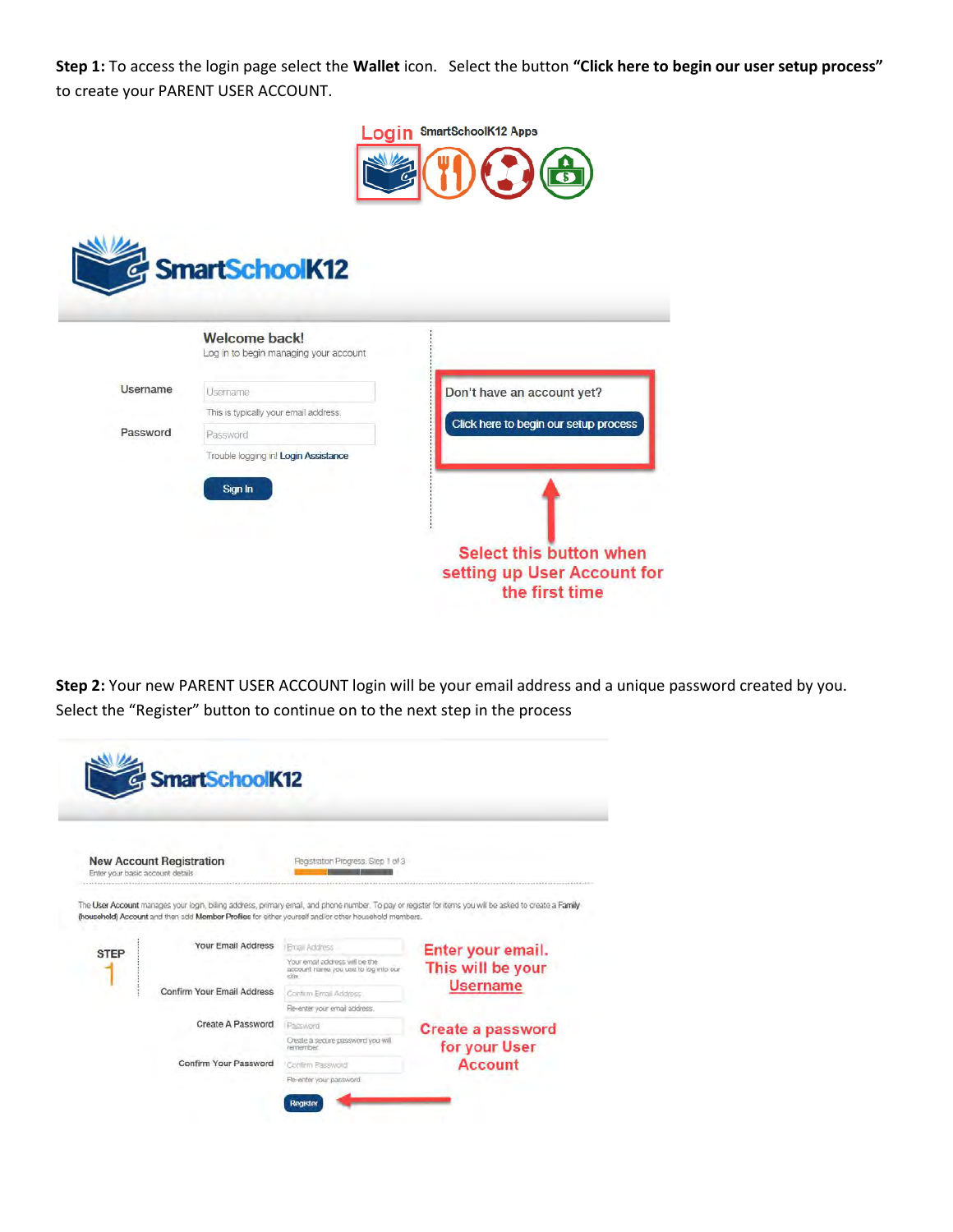Step 3: Enter information about yourself regarding your PARENT USER ACCOUNT then press the "Submit" button

|                        | <b>New User Account Registration</b><br>Complete your billing address information | Registration Progress: Step 2 of 3           |                                                        |
|------------------------|-----------------------------------------------------------------------------------|----------------------------------------------|--------------------------------------------------------|
| <b>STEP</b>            | Fields marked with a * are required.                                              |                                              |                                                        |
|                        | First Name*                                                                       | Gomez                                        |                                                        |
|                        | Last Name*                                                                        | Addams                                       |                                                        |
|                        | Primary Phone*                                                                    | (952) 473-6666                               |                                                        |
| Phone Type*            |                                                                                   | O Mobile Phone<br>O Home Phone<br>Work Phone | <b>Enter information about</b><br>you to create a User |
| Address <sub>1</sub> * |                                                                                   | 123 Ghost Street                             | <b>Account</b>                                         |
|                        | Address <sub>2</sub>                                                              |                                              |                                                        |
|                        | City*                                                                             | Newtown                                      |                                                        |
|                        | State*                                                                            | Minnesota<br>$\checkmark$                    |                                                        |

Step 4: Congratulations! You have just created your PARENT USER ACCOUNT

REMINDER: After you created your new PARENT USER ACCOUNT, you should have received an email containing a link to confirm your account. Please make sure you open this email and confirm your PARENT USER ACCOUNT. If you do not, your login credentials will expire in 30-days.

Select the box to "Add a person" to your PARENT USER ACCOUNT

| <b>&amp;</b> SmartSchoolK12                              | LOC<br>Your email has not been confirmed! Your account will expire on 07/05/2018 at 11:03 AM!<br>Resend activation information |
|----------------------------------------------------------|--------------------------------------------------------------------------------------------------------------------------------|
| <b>New Account Registration</b><br>Complete your profile | Registration Progress: Step 3 of 3                                                                                             |
| <b>STEP</b><br>$+$ Add a person                          | <b>Select Add a person to</b><br>link your student(s) to<br>your User Account                                                  |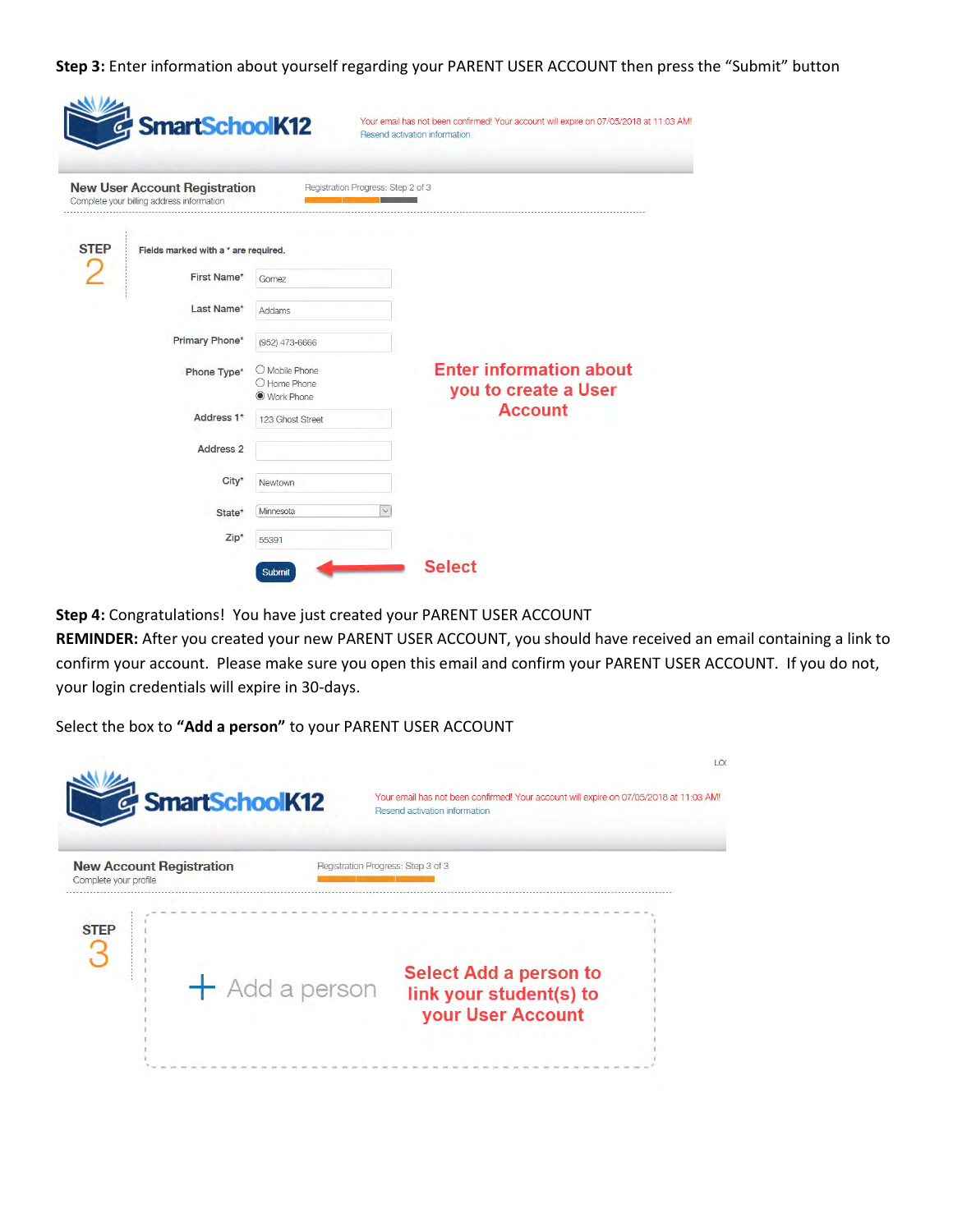Step 5: There are two methods for you to "Add a person" to your PARENT USER ACCOUNT:

Option 1: If the school has sent you a 16 digit key, then select the box that says "Yes, I have a key" to continue. Option 2: If the school did not send you a 16 digit Key, select the box that says "No, I do not have a key" to continue. Please look up your student's Student ID# and Data of Birth to use this option.



Step 6: On this is the page, enter the Student ID# and Birth date for your student. Select "Link Family" once you have entered this information. If you have more than 1 student, the system will try to link all your students at the same time. If the system is unable to link you to all of your students you will need to repeat this step for each student in your household.